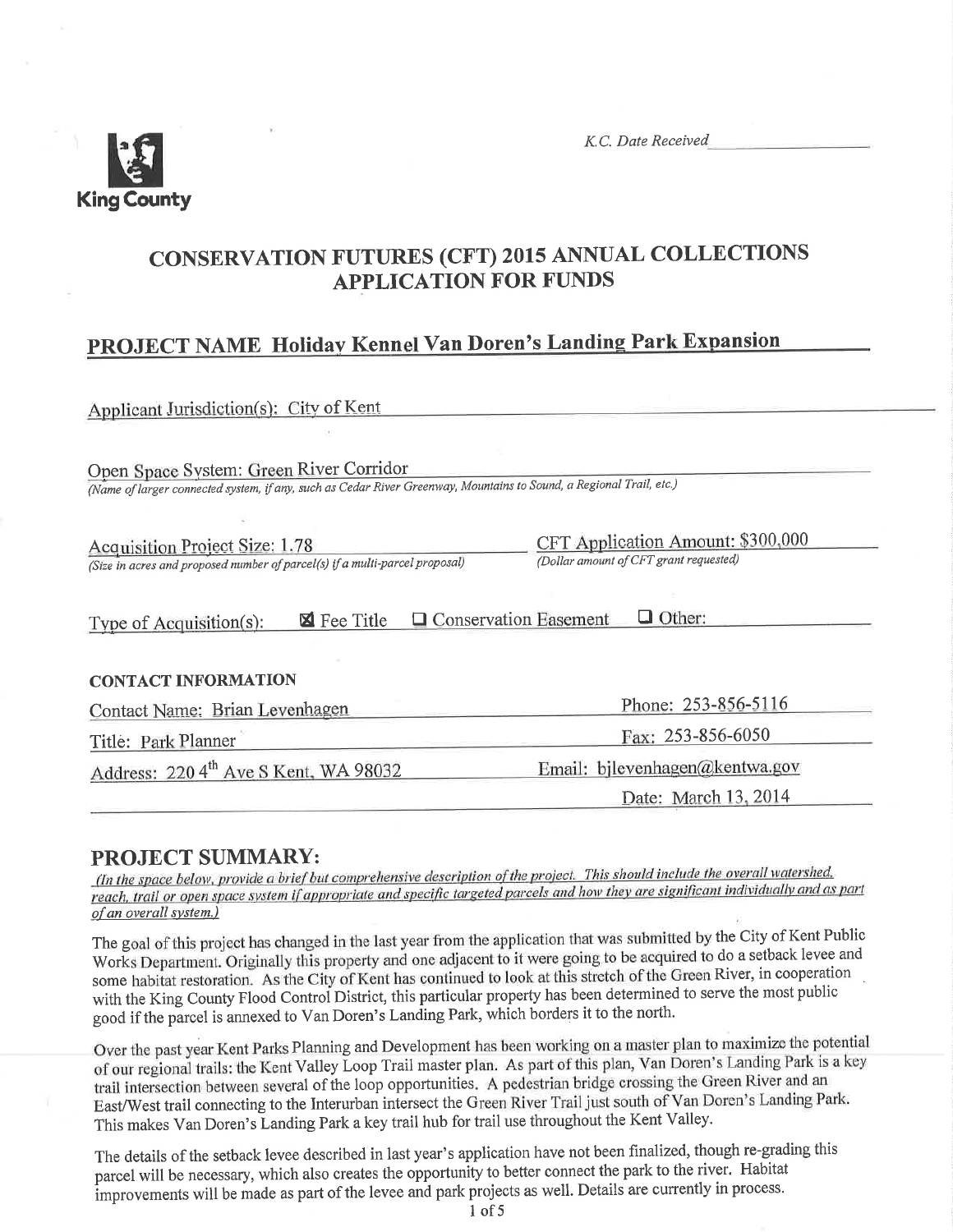## 1. OPEN SPACE RESOURCES

Please review the attached evaluation criteria. For the **proposed acquisition parcel(s)**, please mark those criteria that apply and thoroughly, yet succinctly, describe in the space below how the proposed acquisition satisfies each marked criteria. Please clearly describe how these criteria might be met at a landscape level, and how they apply to individual parcels. If restoration is part of the plan, please briefly describe the current condition and the hoped for restored condition that is the goal of the acquisition.<br>  $\blacksquare$  A. Wildlife habitat or rare plant reserve  $\blacksquare$  E. Historic/cultural resources

- 
- $\blacksquare$  A. Wildlife habitat or rare plant reserve  $\blacksquare$  B. Salmon habitat and aquatic resources
- 
- 
- 
- $\mathbf{\Omega}$  F. Urban passive-use natural area/greenbelt
- El C. Scenic resources EI G. Park/open space or natural corridor addition
- $\Box$  D. Community separator  $\Box$  H. Passive recreation opportunity/unmet needs

#### \üildlife habitat / plants

This parcel has the potential to attract a wide range of species, especially after levee setback, restoration and acquisition of other nearby parcels (Kent's 2012 and 2011 CFT grants both target nearby parcels). The Holiday Kennel parcel is adjacent to Van Doren's Landing Park and across the street from the Green River Natural Resources Area (GRNRA), the largest piece of open space and contiguous wildlife habitat in the city at 304 acres. Being in close proximity to this large wildlife refuge means that this smaller parcel will attract a much greater variety of wildlife than its size would dictate. Over 200 species of wildlife have been catalogued at the GRNRA, and it is expected that many of these species will utilize this site once restoration is complete.

#### Salmon habitat / aquatic resources

A limiting factors analysis completed in 2000 (King County) as a precursor to the WRIA 9 Salmon Habitat Plan found that the disconnection of the lower Green River from its floodplains is one of the river's most significant factors impacting salmon. This acquisition and levee setback will help address that limiting factor and provide needed refuge habitat for threatened Chinook and steelhead juveniles (as well as other salmonids) in the Green River. As mentioned in the project summary, this project is identified as a priority project (Project LG-10) in the 2005 WRIA 9 Salmon Habitat Plan and is listed on the 3-year WRIA 9 Habitat Work Schedule.

#### Scenic Views

After site restoration, it is expected that views from both Russell Road and the rebuilt bike path will improve as invasive vegetation (Japanese knotweed) and older buildings are removed. When this parcel is regraded, it will provide a great view upriver to the pedestrian bridge to the south. The bridge was a popular subject in a recent photo contest to promote the Kent Valley Loop Trails master plan.

#### HistoricaVCultural resources

This was the site of one of the first cable car ferries across the Green River, built in 1865.

#### Urban passive-use natural area / greenbelt & natural corridor addition

As previously noted, the Holiday Kennel parcel is adjacent to other large natural areas, parklands and potential acquisitions. The addition of 1.78 acres would incrementally improve the value of the adjacent areas as well as provide land to fix a known erosion problem along the Green River bank. The Holiday Kennel parcel is across the road from the 300-acre GRNRA and adjacent to the 10-acre Van Doren's Landing Park. This parcel (along with the 0.7 acre G & S parcel and Russell Road parcels funded with 2012 & 2013 CFT dollars) provides an entry portal to the Green River Trail and GRNRA from the south. After levee pullback and the removal of river-side sediment, the river corridor will be enhanced for wildlife and recreation, and provide additional flood storage.

Kent envisions a riparian corridor along this stretch of the Green River that will improve habitat for salmon, increase open space and recreational value, and provide added protection from flooding. The parcel proposed for acquisition provides another valuable link in protecting and restoring a multi-functioning Green River corridor,

## Park/open space addition

The Green River Trail that passes adjacent to this parcel will be moved and reconnected to the existing Van Doren's Landing Park. This parcel will allow for a safer connection between Van Doren's Landing Park and the pedestrian bridge that connects to a large residential development on the other side of the river.

Van Doren's Landing is a very popular community park and trailhead for the Green River Trail. We anticipate that it will become even more popular once the improvements to the trail system are implemented after the adoption of the Kent Valley Loop Trails master plan. An upcoming master planning process specifically focusing on the park and along this particular stretch of the trail will examine, among other things, how to best reconfigure this park for future success. Some of the ideas that will be reviewed include consolidated parking (4 separate lots are cunently used to access Van Doren's and GRNRA), separating the Green River Trail from Russell Road to improve trail user safety and quality of experience, habitat restoration opportunities, how to better connect the river to the park, and how to avoid and/or mitigate impacts to the park from the levee setback project.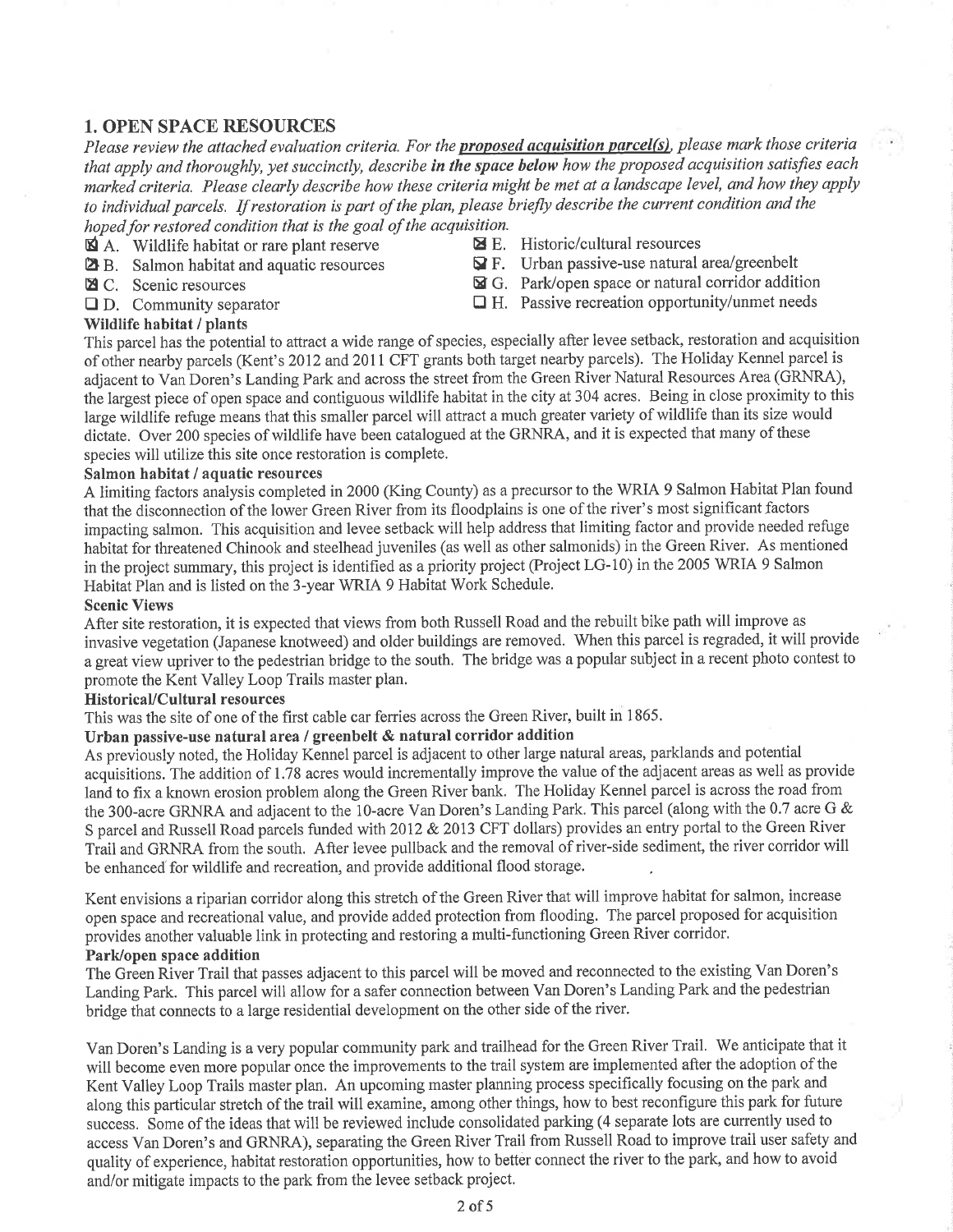## 2. ADDITIONAL FACTORS

For the **proposed acquisition parcel(s)**, please mark all criteria that apply and thoroughly, yet succinctly, describe in the space below how the proposed acquisition satisfies each marked criteria.

- A. Educational/interpretive opportunity
- **E** B. Threat of loss of open space resources
- ⊠ C. Ownership complexity/willing seller(s)/ownership interest proposed
- **Ex** D. Partnerships Describe any public or private partnerships that will enhance this project
- E. Is the property identified in an adopted park, open space, comprehensive, or community plan?
- $\Box$  F. Transferable Development Credits (TDC) participation

#### **Educational/interpretive opportunity**

Looking at educational and interpretive opportunities along the Green River Trail is being looked at as part of our Kent Valley Loop Trails Master Plan. The Green River has a rich and diverse cultural history. This site specifically was where one of the earliest cable ferry crossings was dating back to 1865. There are also opportunities for environmental education and interpretation at this site.

#### Threat of loss of open space resources

The existing Holiday Kennel Levee in this location has experienced a pronounced slump within the levee embankment, and reconstruction is urgently needed. Without immediate repair, this slump is expected to continue growing and could threaten Van Doren's Landing Park. With this acquisition, a portion of the Flood Plan proposal for the larger reach can be implemented, specifically addressing the slope failure at this location. This acquisition sets the stage for longer term levee setbacks and floodplain enhancement projects. The parcel is required to maintain the connection between the Green River Trail and Van Doren's Landing Park after the levee setback.

#### **Willing Sellers**

Communication with the property owner has been initiated and the City of Kent is optimistic the property owner is amenable to selling. They have expressed interest provided that a suitable alternate business location can be secured.

#### **Partnerships**

The City of Kent Parks and Public Works departments are partnering with the King County Flood Control District (KCFCD) to address this stretch of the Green River with a phased approach that balances recreational value, ecological restoration and flood control. The planning work for this approach is already underway. This is a very exciting, different approach in that we are attempting to look at the river corridor in a more holistic way than traditional public capital projects often do.

## Adopted park, open space, comprehensive or community plan

The project is identified as a sub-project in Project LG-10 of the WRIA 9 2005 Green/Duwamish Salmon Habitat Plan. It is also a portion of the larger Lower Russell Holiday Levee Setback identified in the Draft 2012 King County Flood Hazard Plan Update, and it is consistent with proposed Flood Plan strategies to:

- Continue to maintain existing levees and repair them as needed to protect public safety and property in a way that does not preclude long-term opportunities to eventually set back the levees to a more stable slope geometry.
- Explore opportunities to create a wider flood corridor to provide significantly enhanced flood  $\bullet$ protection, as well as environmental, recreational and economic benefits within a multi-objective river management effort.

It is also an identified goal in our City of Kent Parks & Open Space Plan 2010.

- Goal P&OS-1: Cooperate with King County,...to acquire and preserve additional shoreline access for waterfront fishing, wading, swimming, and other related recreational activities and pursuits, especially on the Green River...
- Goal P&OS-8: Create a comprehensive system of multipurpose off-road and on-road trail systems that  $\bullet$ link park and recreational resources with residential areas, public facilities, commercial, and employment centers both within Kent and within the region.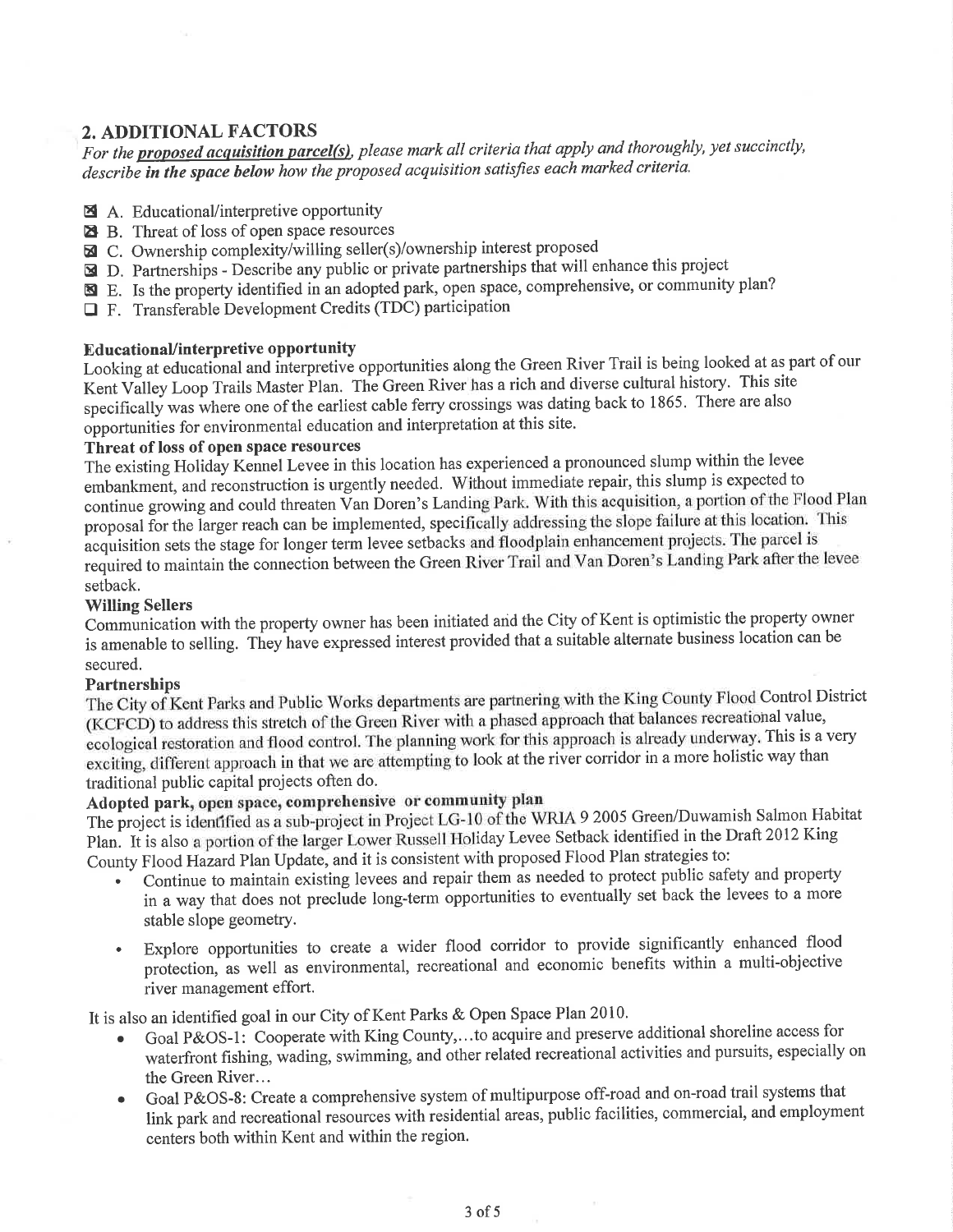#### 3. STEWARDSHIP AND MAINTENANCE

How will the property be stewarded and maintained? Does the property lend itself to volunteer stewardship opportunities? How will ongoing stewardship and maintenance efforts befunded?

This property is a great candidate for a stewardship approach that combines the efforts of parks maintenance professionals and volunteers.. It will be a simple matter to expand to this property our current practices, where professional staff provide routine maintenance and volunteers assist with invasives removal and planting of appropriate native species, that we utilize for our other properties along this river stretch. As with many of our open spaces, invasive plants are an ongoing concem.. Small individual capital improvements that are consistent with the park's overall vision may be achieved through our popular Eagle Scout program. Funding for any expenditure associated with the volunteer efforts will come from the CIP and/or general fund.

As a popular community park set on a regional trail, maintaining Van Doren's Landing is a priority for Kent Parks Operations.

## 4. PROJECT BUDGET

| 1) TOTAL CFT APPLICATION AMOUNT <sup>a</sup> | CFT: \$300,000 |
|----------------------------------------------|----------------|
| 2) TOTAL PEL APPLICATION AMOUNT <sup>b</sup> | PEL:           |

 $^a$ Allowable CFT acquisition costs (Ordinance 14714): The disbursement of funds shall be made only for capital project expenditures that include costs of acquiring real property, including interests in real property, and the þllowing costs: the cost of related relocation of eligible occupants, cost of appraisal, cost of appraisal review, costs of title insurance, closing costs, pro rata real estate taxes, recording fees, compensating tax, hazardous waste substances reports, directly related staff costs and related legal and administrative costs, but shall not include the cost of preparing applications for conservation futures funds.<br><sup>b</sup>King County projects only, if applicable.

#### Estimation of property value:

Briefly note how land values have been estimated (i.e., appraisal, property tax assessment, asking price, letter of value or other means).

The total property interest value was given by an appraiser. The official appraisal report will be completed in a few weeks. The other dollar fïgures are estimated based on past experience.

| <b>PROJECT COSTS</b>                                   | <b>ESTIMATED DOLLAR AMOUNT OR RANGE</b> |  |  |
|--------------------------------------------------------|-----------------------------------------|--|--|
| Total property interest value                          | \$1.2 to \$1.4 Million Dollars          |  |  |
| Title and appraisal work                               | \$10,000                                |  |  |
| Closing, fees, taxes                                   | \$40,000                                |  |  |
| Relocation                                             | \$50,000 (very rough estimate) ??       |  |  |
| Hazardous waste reports                                | \$15,000                                |  |  |
| Directly related staff, administration and legal costs | \$30,000                                |  |  |
| <b>Total Project Costs (CFT and other funds)</b>       | \$1.35 to \$1.6 Million Dollars         |  |  |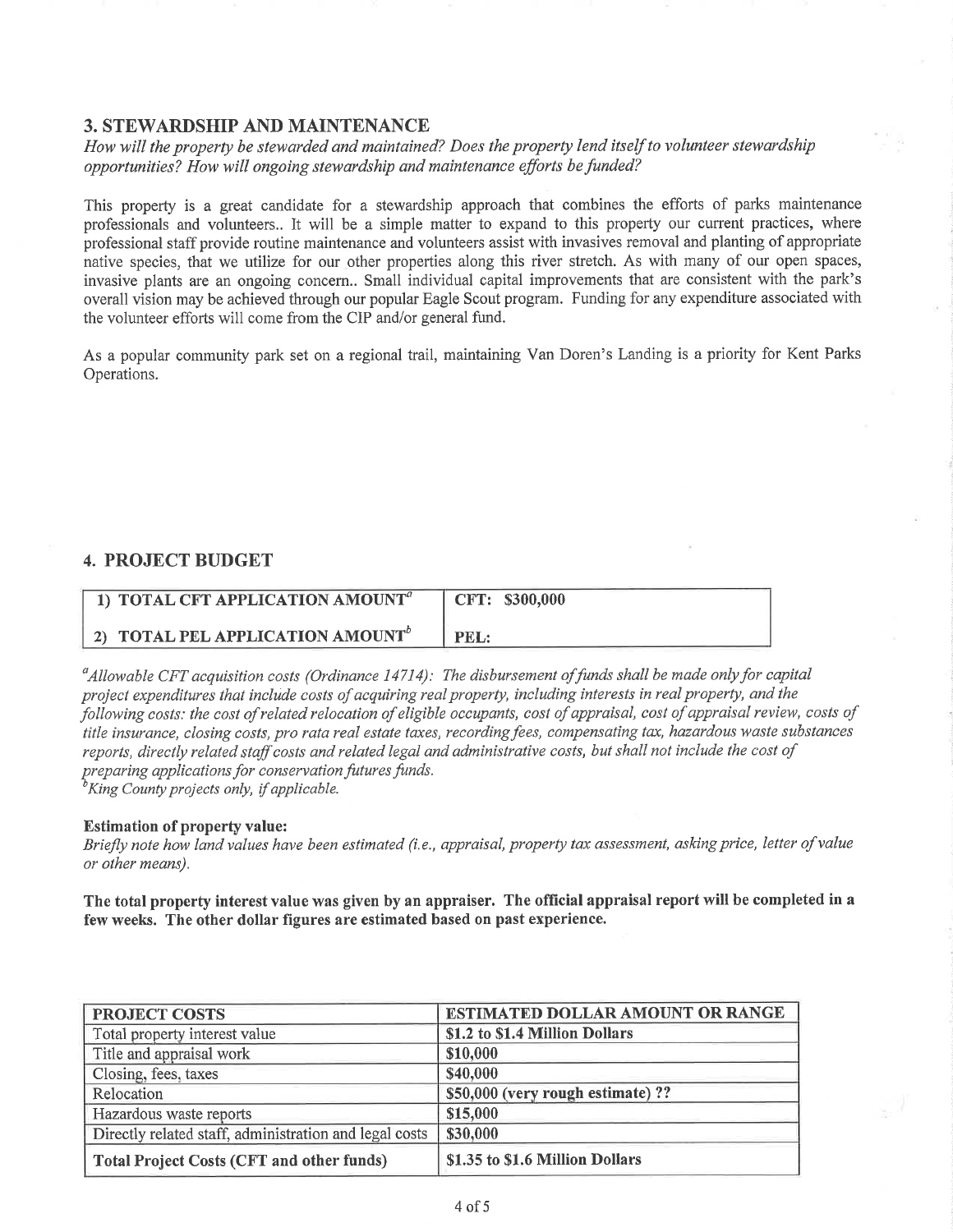| <b>MATCHING FUNDS: Existing Sources</b><br>(CFT can only provide a maximum of 50% of anticipated<br>project costs) | <b>DATE</b><br>(Expended or Committed) | <b>DOLLAR AMOUNT</b><br>(Expended or Committed) |
|--------------------------------------------------------------------------------------------------------------------|----------------------------------------|-------------------------------------------------|
|                                                                                                                    |                                        |                                                 |
|                                                                                                                    |                                        |                                                 |
|                                                                                                                    |                                        |                                                 |
| <b>Total CFT Funds Previously Received</b><br><b>This Project</b>                                                  |                                        |                                                 |
| <b>Total Matching Funds and Past CFT Funds</b><br><b>Currently Identified</b>                                      |                                        |                                                 |
| <b>Unidentified Remaining Match Need</b>                                                                           | 2015                                   | \$800,000                                       |

Unidentified remaining match need: What funds are anticipated and what is the time frame? Please briefly discuss how the unidentified remaining match need above will be met.

We will be submitting an application to the 2015 RCO WWRP Local Parks Grant Program for the match required.

## 5. IN-KIND CONTRIBUTIONS FROM PARTNERSHIPS

| <b>Brief Activity Description</b> | <b>Dollar Value of</b><br>In-kind<br><b>Contribution</b> | <b>Status</b><br>(Completed or Proposed) | <b>Activity Date Range</b><br>(Completion Date or Proposed<br>Completion Date) |
|-----------------------------------|----------------------------------------------------------|------------------------------------------|--------------------------------------------------------------------------------|
|                                   |                                                          |                                          |                                                                                |
|                                   |                                                          |                                          |                                                                                |
|                                   |                                                          |                                          |                                                                                |
| <b>TOTAL</b>                      |                                                          |                                          |                                                                                |

## 6. ATTACHED MAPS (*Two maps are now required: 1) site map and 2) general location map; you* may also include one additional map, aerial photo or site photo)

8 1/2 x 11" maps are preferred, but 11 x 17" is acceptable if folded and hole-punched for insertion into a three-ring binder.

Site Map that shows the following:

- Each parcel proposed for acquisition in yellow or distinct shading and an indication of any parcel proposed for less than  $\bullet$ fee simple acquisition, such as a conservation easement;
- Location of any proposed development to the site such as parking, trails or other facilities;  $\bullet$
- Location of any proposed site restoration;
- Existing adjacent public (local, state or federal) parks or open spaces labeled and shown in dark green or distinct shading.

Location Map that shows the following:

- Other permanently protected open spaces (private, non profit, institutional, etc.) shown in light green or distinct shading;
- Major water courses such as creeks, rivers, lakes or wetlands;
- Major roads, arterial roads or regional trails.
- Map scale: This map should show approximately a ten-mile radius around the proposed acquisition(s).  $\bullet$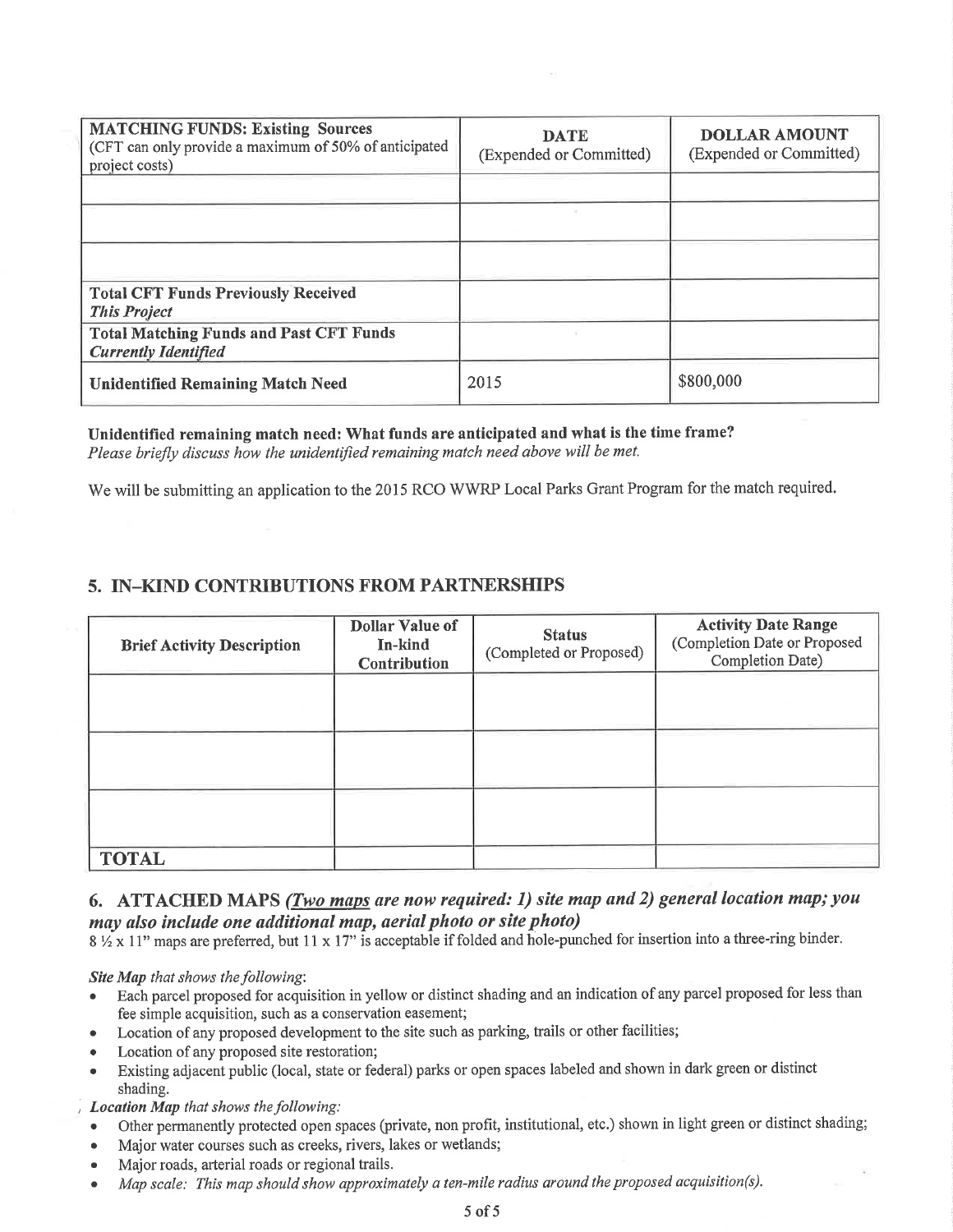